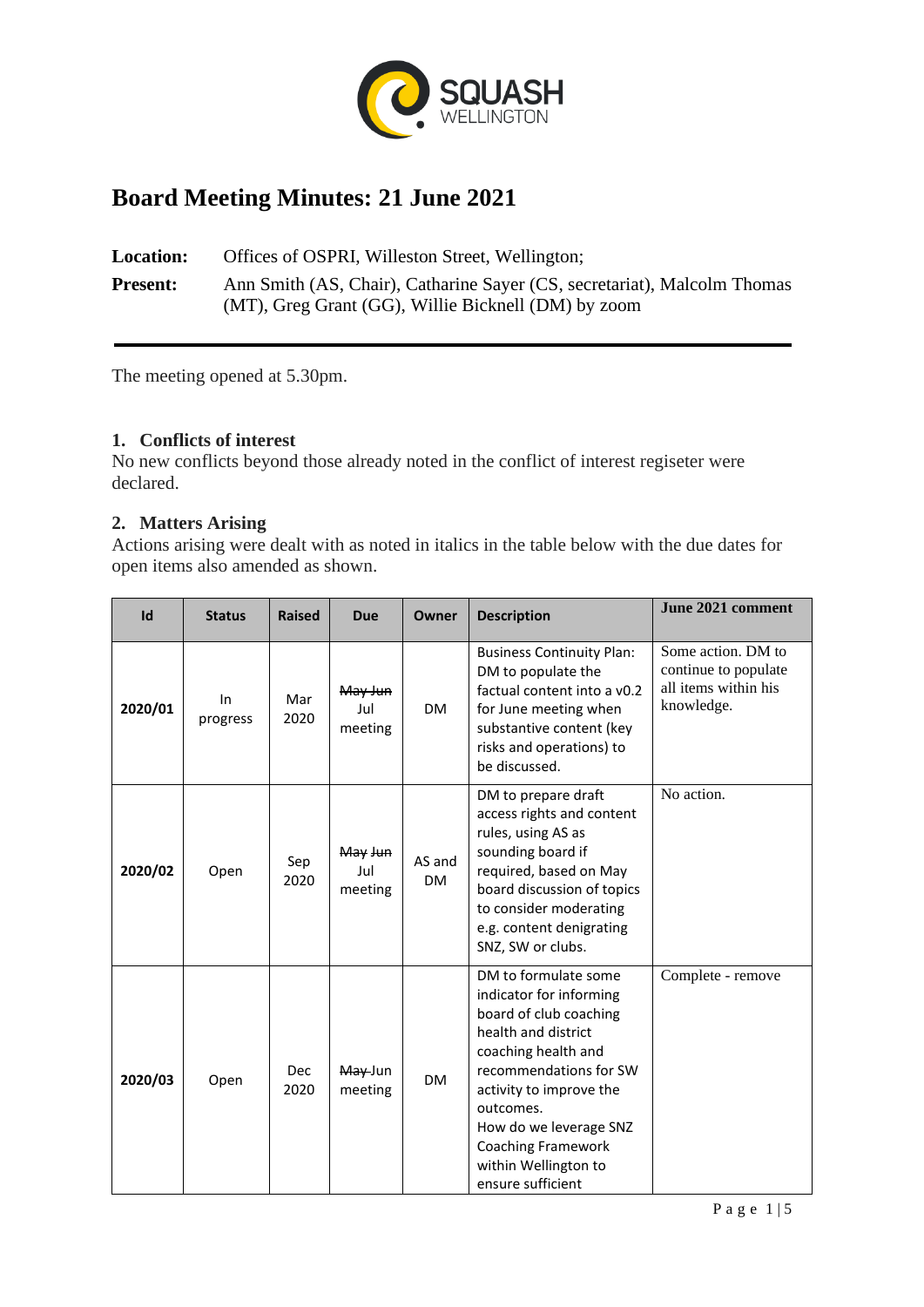

| Id      | <b>Status</b>  | <b>Raised</b> | Due                                  | Owner     | <b>Description</b>                                                                                                                                                                             | June 2021 comment                                                                                                                                                                                                                |
|---------|----------------|---------------|--------------------------------------|-----------|------------------------------------------------------------------------------------------------------------------------------------------------------------------------------------------------|----------------------------------------------------------------------------------------------------------------------------------------------------------------------------------------------------------------------------------|
|         |                |               |                                      |           | awareness and how to<br>track and ensure<br>practicals are available for<br>individuals who have<br>completed the online<br>modules.                                                           |                                                                                                                                                                                                                                  |
| 2020/05 | In<br>progress | Dec<br>2020   | May<br>meeting<br>28 May             | <b>DM</b> | DM to use social media to<br>make further call for<br>awards review volunteers<br>and failing that, shoulder<br>tapping people not<br>already overburdened<br>with club committee<br>business. | Mark as complete.<br>DM has commenced<br>thoughts on specific<br>awards.<br>New action: DM to<br>continue making<br>recommendations on<br>all aspects of terms of<br>reference then work<br>with AS prior to July<br>report back |
| 2021/10 | Open           | Apr<br>2021   | <b>Thur 22</b><br>Apr-Jun<br>meeting | <b>DM</b> | Publish<br>revised<br>Annual<br>Plan on web and signpost<br>it in next newsletter. Also<br>publish<br>DM<br>to<br>2021<br>budget as promised at<br>AGM.                                        | Complete - remove                                                                                                                                                                                                                |
| 2021/12 | Open           | May<br>2021   | Jun<br>meeting                       | <b>DM</b> | with<br>Urgent<br>progress<br>Island Bay referee night<br>request                                                                                                                              | Complete - remove                                                                                                                                                                                                                |
| 2021/13 | Open           | May<br>2021   | Jun Jul<br>meeting                   | DM/GG     | format<br>of<br>Determine<br>Board finance reporting to<br>meet governance needs,<br>inc cashflow monitoring,<br>from readily accessible<br>sources.                                           | No action                                                                                                                                                                                                                        |
| 2021/14 | Open           | May<br>2021   | 31 May<br>2021                       | МT        | Seek accountant's advice<br>on incorporated society's<br>liability<br>for<br>asset<br>tax<br>disposal in excess of book<br>value (re vehicle)                                                  | Complete - remove                                                                                                                                                                                                                |
| 2021/15 | Open           | May<br>2021   |                                      | AS        | Schedule,<br>when<br>convenient,<br>strategic<br>discussion on Wellington<br>Open prize pool                                                                                                   | No action                                                                                                                                                                                                                        |
| 2021/16 | Completed      | May<br>2021   | 31 May<br>2021                       | <b>DM</b> | Research<br>whether<br>dispensation<br>formally<br>required by D Galloway to<br>represent a district other<br>than Wellington.                                                                 | Complete - remove                                                                                                                                                                                                                |
| 2021/17 | Open           | May<br>2021   | Jun<br>meeting                       | МT        | Low-key chat with<br>D<br>Galloway to understand<br>her concerns with SW.                                                                                                                      | Complete - remove                                                                                                                                                                                                                |
| 2021/18 | Open           | May<br>2021   | Jun<br>meeting                       | MT        | Commission<br>Leona<br>Palmer, on SW's behalf, to                                                                                                                                              | In progress                                                                                                                                                                                                                      |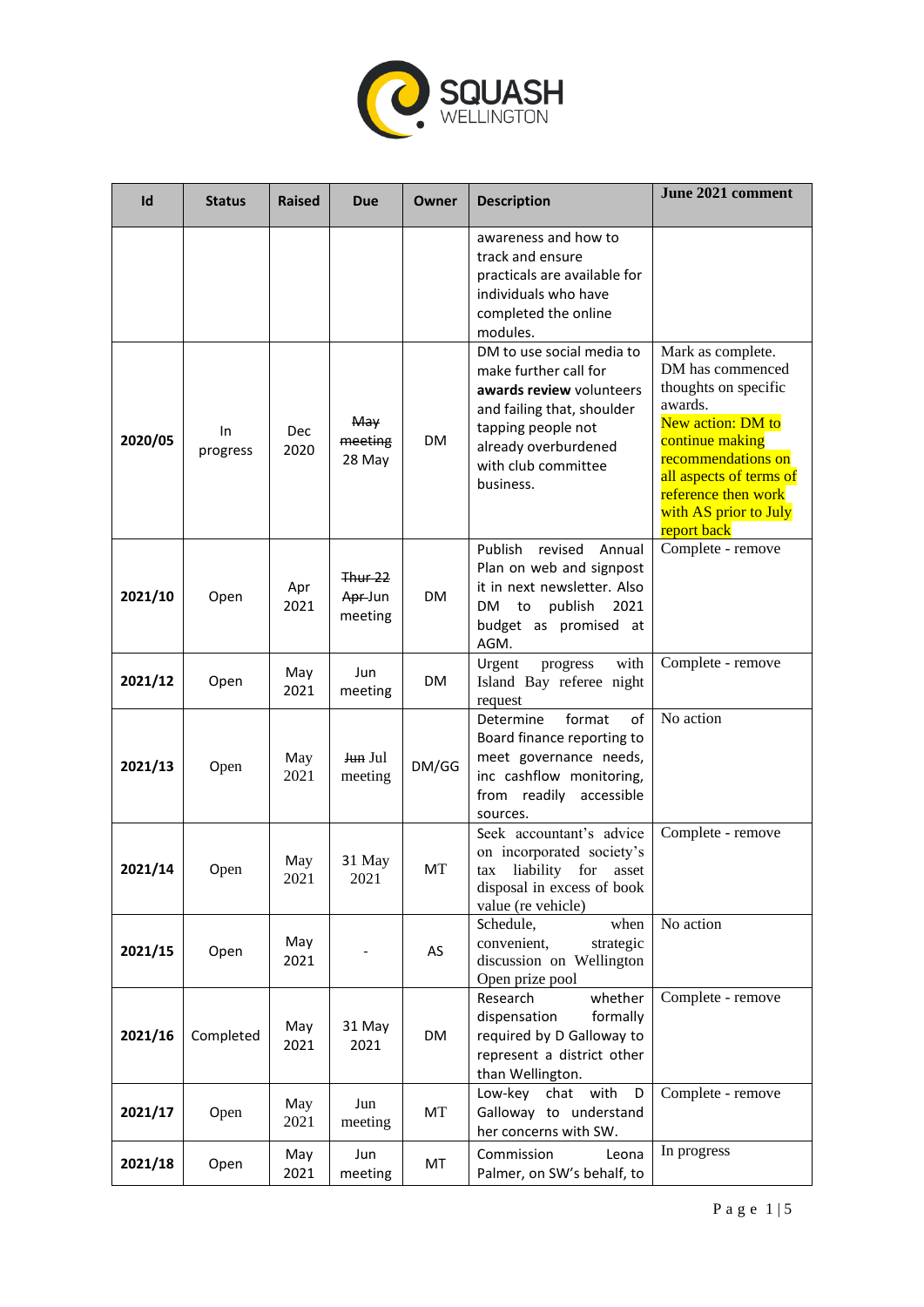

| Id | <b>Status</b> | <b>Raised</b> | <b>Due</b> | Owner | <b>Description</b>                                                                           | June 2021 comment |
|----|---------------|---------------|------------|-------|----------------------------------------------------------------------------------------------|-------------------|
|    |               |               |            |       | 'website<br>proceed<br>to<br>review' stage of web<br>refresh project as per her<br>proposal. |                   |

# **3. Finances**

The Board noted provision of an aged receivables report and **agreed** to write off the debts accruing from the 2021 development squads. On the levies due from Tawa and Red Star the Board heard from the DM that Tawa had made an arrangement to pay in instalments but Red Star had made no such arrangement. The DM expressed confidence in Red Star's ability to pay.

The Board **noted** that no information to provide an informed understanding of the Board's cashflow and viability had been provided.

#### **4. Operations**

The DM spoke to his operational report.

The Board **agreed**, by resolution that an application for grant funding be made to cover the costs of the Squash Wellington Junior Representative Squad's participation in the 2021 Junior Inter-District Competition in Timaru.

Action 2021/20 DM

#### **5. DM intended resignation**

In view of an email to the Board from the DM on the morning of the meeting setting out the DM's intention to resign, AS invited the DM to share his reasons and provide thoughts on how long he was willing to remain employed by SW.

The DM explained that the current grassroots sporting environment was challenging, that working with volunteers was challenging and that squash in particular was "collectively a bit lost" with excessive "silo thinking" that warranted a structural review. The DM also expressed his feeling that the needs of the role had changed since he commenced work 10 years ago and that his skills were no longer a suitable match such that SW should have the opportunity to try something and someone different.

The DM indicated his willingness to remain in post until 1 October 2021.

The DM advised that he had not applied to the NZCT for a contribution towards his salary given the possible hiatus between the cessation of his appointment and the start of the next.

#### **6. Minutes of previous meeting**

The minutes of the 20 May 2021 Board meeting were **agreed** as true and correct record.